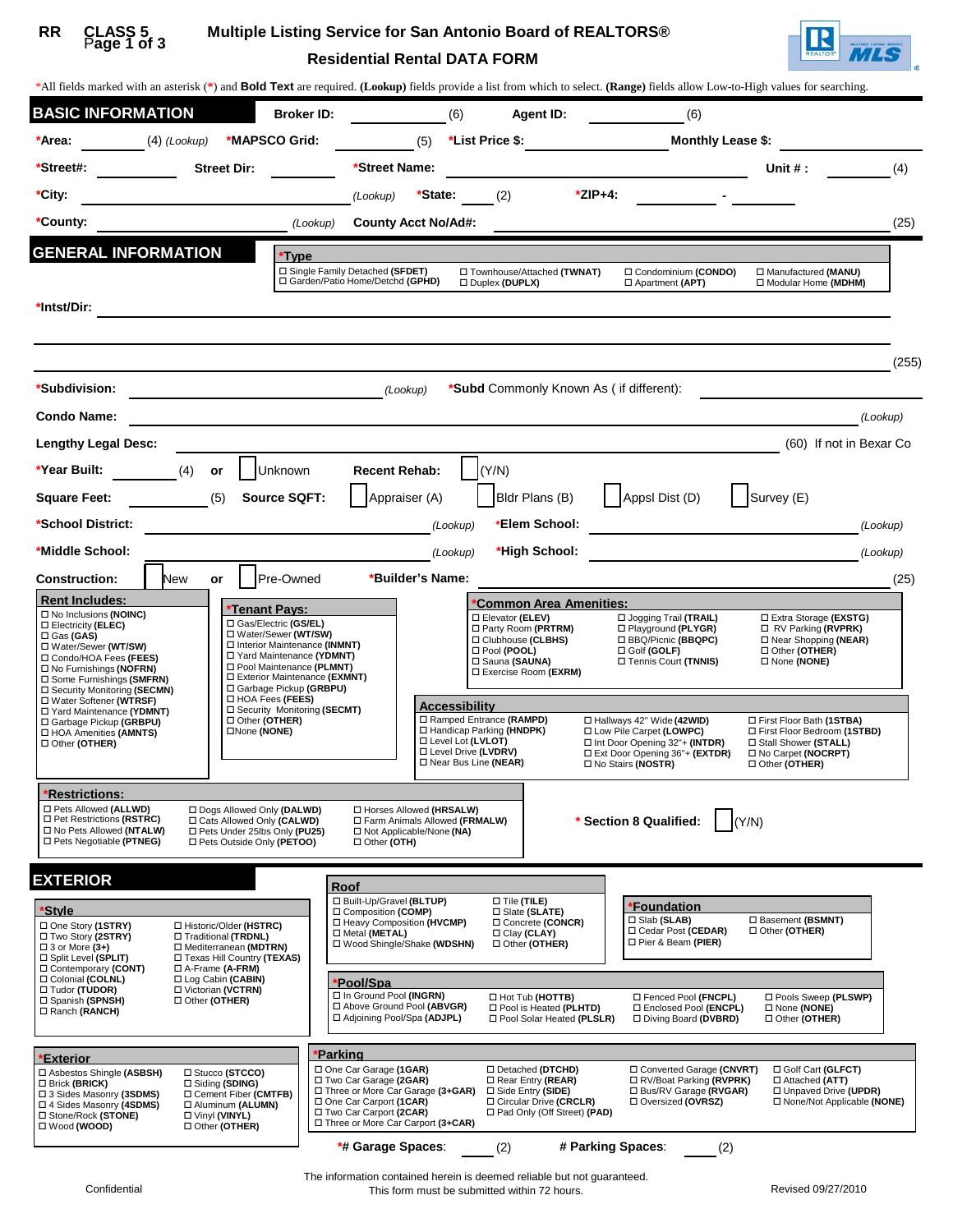# P**age 2 of 3**

### **Residential Rental DATA FORM RR CLASS 5 Multiple Listing Service for San Antonio Board of REALTORS®**



\*All fields marked with an asterisk (**\***) and **Bold Text** are required. **(Lookup)** fields provide a list from which to select. **(Range)** fields allow Low-to-High values for searching.

| <b>Exterior Features</b><br>□ Private Tennis (PVTEN)<br>□ Patio Slab (PTSLB)<br>□ Covered Patio (CVPAT)<br>□ Bar-B-Que Pit/Grill (BBQ)<br>□ Gas Grill (GRILL)<br>□ Deck/Balcony (DK/BL)                                                 | □ Privacy Fence (PVFNC)<br>Chain Link Fence (CHLNK)<br>□ Wrought Iron Fence (WRGHT)<br>□ Partial Fence (PRFNC)<br>□ Sprinkler System (SPSYS)<br>□ Partial Sprinkler System (PRSPR)                                                  | □ Storm Windows (STRWN)<br>□ Double Pane Windows (DBLPN)<br>□ Solar Screens (SOLAR)<br>□ Decorative Bars (DECBR)<br>□ Storage Building/Shed (STRG)<br>□ Gazebo (GAZE)                                                          |                                                                                                                                                                                              | □ Has Gutters (GTTRS)<br>□ Special Yard Lighting (SPCL)<br>□ Mature Trees (TREES)<br>□ Detached Quarters (DTQTR)<br>□ Additional Dwelling (ADDDW)<br>□ Horse Stalls/Barn (HORSE)                                           | □ None (NONE)                                                                                                                                                                              | □ Dog Run Kennel (DGRUN)<br>□ Wire Fence (WIRE)<br>□ Stone/Masonry Fence (STONE)<br>□ Outdoor Kitchen (OTKT)                                                                                                                |                                                           |
|-----------------------------------------------------------------------------------------------------------------------------------------------------------------------------------------------------------------------------------------|-------------------------------------------------------------------------------------------------------------------------------------------------------------------------------------------------------------------------------------|--------------------------------------------------------------------------------------------------------------------------------------------------------------------------------------------------------------------------------|----------------------------------------------------------------------------------------------------------------------------------------------------------------------------------------------|----------------------------------------------------------------------------------------------------------------------------------------------------------------------------------------------------------------------------|--------------------------------------------------------------------------------------------------------------------------------------------------------------------------------------------|-----------------------------------------------------------------------------------------------------------------------------------------------------------------------------------------------------------------------------|-----------------------------------------------------------|
|                                                                                                                                                                                                                                         |                                                                                                                                                                                                                                     |                                                                                                                                                                                                                                |                                                                                                                                                                                              |                                                                                                                                                                                                                            |                                                                                                                                                                                            |                                                                                                                                                                                                                             |                                                           |
|                                                                                                                                                                                                                                         |                                                                                                                                                                                                                                     |                                                                                                                                                                                                                                |                                                                                                                                                                                              |                                                                                                                                                                                                                            |                                                                                                                                                                                            |                                                                                                                                                                                                                             |                                                           |
| *Lot Size:                                                                                                                                                                                                                              |                                                                                                                                                                                                                                     | (20)                                                                                                                                                                                                                           | <b>Lot Description</b>                                                                                                                                                                       |                                                                                                                                                                                                                            |                                                                                                                                                                                            |                                                                                                                                                                                                                             |                                                           |
|                                                                                                                                                                                                                                         |                                                                                                                                                                                                                                     |                                                                                                                                                                                                                                | □ Corner (CRNR)<br>□ Cul-de-Sac/Dead End (CLDSC)                                                                                                                                             |                                                                                                                                                                                                                            | □ City View (CITY)<br>□ County View (CNTY)                                                                                                                                                 |                                                                                                                                                                                                                             | □ Over 1 - 2 Acres (1-2A)<br>□ Over 2 - 5 Acres (2-5AC)   |
| Lot Dim.:                                                                                                                                                                                                                               |                                                                                                                                                                                                                                     | (20)                                                                                                                                                                                                                           | □On Golf Course (GLFCR)<br>□ On Waterfront (WTRFR)                                                                                                                                           |                                                                                                                                                                                                                            | □ Water View (WATER)<br>□ Horses Allowed (HORSE)                                                                                                                                           |                                                                                                                                                                                                                             | □ Over 5 - 10 Acres (5-10A)<br>□ Multiple Parcels (MTPLE) |
|                                                                                                                                                                                                                                         |                                                                                                                                                                                                                                     |                                                                                                                                                                                                                                | □ On Greenbelt (GRNBL)<br>□ Bluff View (BLUFF)                                                                                                                                               |                                                                                                                                                                                                                            | $\Box$ Irregular (IRR)<br>□ Over 1/2-1 Acre (-1AC)                                                                                                                                         |                                                                                                                                                                                                                             | □ Street Gutters (STRGT)<br>□ Zero Lot Line (ZLL)         |
|                                                                                                                                                                                                                                         |                                                                                                                                                                                                                                     |                                                                                                                                                                                                                                |                                                                                                                                                                                              |                                                                                                                                                                                                                            |                                                                                                                                                                                            |                                                                                                                                                                                                                             |                                                           |
| <b>INTERIOR</b>                                                                                                                                                                                                                         |                                                                                                                                                                                                                                     |                                                                                                                                                                                                                                |                                                                                                                                                                                              |                                                                                                                                                                                                                            |                                                                                                                                                                                            |                                                                                                                                                                                                                             |                                                           |
| *Interior                                                                                                                                                                                                                               |                                                                                                                                                                                                                                     |                                                                                                                                                                                                                                |                                                                                                                                                                                              |                                                                                                                                                                                                                            |                                                                                                                                                                                            |                                                                                                                                                                                                                             |                                                           |
| □ One Living Area (1LVAR)<br>□ Two Living Areas (2LVAR)<br>□ Three Living Areas (3LVAR)<br>□ Liv/Din Combo (LDCMB)<br>□ Separate Dining Room (SPDIN)<br>□ Eat-In Kitchen (EATIN)<br>□ Auxiliary Kitchen (AXKIT)                         | □ Two Eating Areas (2ETAR)<br>□ Island Kitchen (ISLKT)<br>□ Breakfast Bar (BKFST)<br>□ Walk-In Pantry (WLKIN)<br>□ Study/Office (STUDY)<br>□ Atrium (ATRM)<br>□ Florida Room (FLARM)                                                | □ Game Room (GAMRM)<br>□ Media Room (MEDIA)<br>□ Shop (SHOP)<br>□ Loft (LOFT)<br>□ Sauna (SAUNA)<br>□ Utility Room Inside (UTINS)<br>□ Utility Area in Garage (UTGAR) □ Guest Suite (GSUI)                                     | □ All Bedrooms Upstairs (BEDUP)<br>□ Secondary Bedroom Down (SCBED)<br>□ 1st Floor Lvl/No Steps (1FLRL)<br>□ Converted Garage (CNVGR)<br>□ High Ceilings (HGHCL)<br>□ Open Floor Plan (OPEN) |                                                                                                                                                                                                                            | □ Maid's Quarters (MDQTR)<br>□ Pull Down Storage (PLDWN)<br>□ Skylights (SKYLT)<br>□ Cable TV Available (CABLE)<br>□ High Speed Internet (INTRN)<br>□ Not Applicable (NA)<br>□ Other (OTH) |                                                                                                                                                                                                                             |                                                           |
| *Inclusions                                                                                                                                                                                                                             |                                                                                                                                                                                                                                     |                                                                                                                                                                                                                                |                                                                                                                                                                                              |                                                                                                                                                                                                                            |                                                                                                                                                                                            |                                                                                                                                                                                                                             |                                                           |
| □ Ceiling Fans (CLFNS)<br>Chandelier (CHNDL)<br>□ Central Vacuum (CNTVC)<br>□ Washer Connection (WSHCN)<br>□ Dryer Connection (DRYCN)<br>□ Washer (WSHER)<br>□ Dryer (DRYER)<br>□ Stacked Wsh/Dry Connect (STCON)<br>□ Cook Top (CKTOP) | □ Built-In Oven (BIOVN)<br>□ Self-Cleaning Oven (SCOVN)<br>□ Microwave Oven (MCOVN)<br>□ Stove/Range (STVRN)<br>□ Gas Cooking (GSCK)<br>□ Gas Grill (GRILL)<br>□ Refrigerator (REFRI)<br>□ Disposal (DISPL)<br>□ Dishwasher (DSHWR) | □ Trash Compactor (TRCMP)<br>□ Ice Maker Connection (ICMKR)<br>□ Water Softener (owned) (SFOWN)<br>□ Water Softener (Leased) (SFLSD)<br>□ Wet Bar (WETBR)<br>□ Vent Fan (VNTFN)<br>□ Intercom (INTCM)<br>□ Smoke Alarm (SMKAL) |                                                                                                                                                                                              | □ Security System (Leased) (SSLSD)<br>□ Pre-Wired for Security (PRWRD)<br>□ Attic Fan (ATCFN)<br>□ Electric Water Heater (ELWTR)<br>□ Gas Water Heater (GSWTR)<br>□ Wood Stove (WDSTV)<br>□ Satellite Dish (owned) (SATDS) | □ Security System (Owned) (SSOWN) □ Garage Door Opener (GARDR)                                                                                                                             | □ Whole House Fan (HSEFN)<br>□ In Wall Pest Control (PSTCN)<br>□ Plumb for Water Softener (PLUMB)<br>□ Smooth Cooktop (SMCK)<br>Down Draft (DNDT)<br>□ Solid Counter Tops (SLCNT)<br>□ Not Applicable (NA)<br>□ Other (OTH) |                                                           |
|                                                                                                                                                                                                                                         |                                                                                                                                                                                                                                     |                                                                                                                                                                                                                                | <b>Fireplace</b>                                                                                                                                                                             |                                                                                                                                                                                                                            |                                                                                                                                                                                            |                                                                                                                                                                                                                             |                                                           |
| <u> 'Security:</u><br>□ Controlled Access (CNTRL)<br>□ Closed Circuit TV (CLSD)<br>□ Pre-Wired (PRWRD)<br>□ Security System (SECSY)<br>□ Not Applicable (NA)<br>□ Other (OTHER)                                                         | 'Flooring<br>□ Carpeting (CRPT)<br>□ Saltillo Tile (STILE)<br>□ Ceramic Tile (CTILE)<br>□ Marble (MRBLE)<br>□ Linoleum (LNLEM)<br>□ Parquet (PRQUT)                                                                                 | □ Wood (WOOD)<br>□ Vinyl (VINYL)<br>□ Laminate (LMNAT)<br>□ Slate (SLATE)<br>□ Stained Concrete (STDCT)<br>□ Other (OTHER)                                                                                                     | □ One (ONE)<br>□ Two (TWO)<br>$\Box$ Three+ (3+)                                                                                                                                             | □ Living Room (LIVRM)<br>□ Dining Room (DINRM)<br>□ Family Room (FAMRM)<br>□ Master Bedroom (MSTBD)                                                                                                                        | $\Box$ Gas (GAS)<br>$\Box$ Not Applicable (NA)<br>□ Other (OTHER)                                                                                                                          | □ Gas Logs Included (LGINC)<br>□ Mock Fireplace (MOCK)<br>□ Wood Burning (WDBRN)                                                                                                                                            |                                                           |
|                                                                                                                                                                                                                                         |                                                                                                                                                                                                                                     |                                                                                                                                                                                                                                |                                                                                                                                                                                              |                                                                                                                                                                                                                            |                                                                                                                                                                                            |                                                                                                                                                                                                                             |                                                           |
| <b>Window Coverings</b><br>□ All Remain (ALL)                                                                                                                                                                                           | <b>Master Bedroom</b><br>□ Split (SPLIT)                                                                                                                                                                                            | □ Multi-Closets (MULTI)                                                                                                                                                                                                        | <b>Master Bath</b>                                                                                                                                                                           |                                                                                                                                                                                                                            |                                                                                                                                                                                            |                                                                                                                                                                                                                             |                                                           |
| □ Some Remain (SOME)<br>□ None Remain (NONE)                                                                                                                                                                                            | □ Downstairs (DWNST)<br>□ Upstairs (UPSTR)<br>□ Outside Access (OUTAC)<br>D Dual Masters (DUAL)<br>□ Sitting Room (SITRM)<br>□ Walk-In Closet (WLKIN)                                                                               | □ Ceiling Fan (CLFAN)<br>□ Full Bath (FLBT)<br>□ Half Bath (HFBT)<br>□ Other (OTHER)<br>□ Not Applicable/None (NA)                                                                                                             | □ Tub/Shower Separate (TSSEP)<br>□ Tub/Shower Combo (TSCMB)<br>□ Tub Only (TONLY)<br>□ Shower Only (SONLY)<br>□ His & Her Baths (HS/HR)<br>□ Single Vanity (SNGVN)                           |                                                                                                                                                                                                                            | □ Double Vanity (DBLVN)<br>□ Tub has Whirlpool (TWHRL)<br>□ Bidet (BIDET)<br>□ Garden Tub (GRDTB)<br>□ None/No Tub or shower (NT/S)<br>$\Box$ Not Applicable (NA)                          |                                                                                                                                                                                                                             |                                                           |
| *Bedrooms:<br>(2)                                                                                                                                                                                                                       |                                                                                                                                                                                                                                     |                                                                                                                                                                                                                                | □ Separate Vanity (SEPVN)                                                                                                                                                                    |                                                                                                                                                                                                                            |                                                                                                                                                                                            |                                                                                                                                                                                                                             |                                                           |
| *Full Baths:<br>(2)                                                                                                                                                                                                                     |                                                                                                                                                                                                                                     |                                                                                                                                                                                                                                |                                                                                                                                                                                              |                                                                                                                                                                                                                            |                                                                                                                                                                                            |                                                                                                                                                                                                                             |                                                           |
| *Half Baths:                                                                                                                                                                                                                            | <b>Room Name</b>                                                                                                                                                                                                                    |                                                                                                                                                                                                                                |                                                                                                                                                                                              |                                                                                                                                                                                                                            |                                                                                                                                                                                            |                                                                                                                                                                                                                             |                                                           |
| (2)                                                                                                                                                                                                                                     |                                                                                                                                                                                                                                     | Length<br>Width                                                                                                                                                                                                                | <b>Room Name</b>                                                                                                                                                                             |                                                                                                                                                                                                                            | Length                                                                                                                                                                                     | Width                                                                                                                                                                                                                       |                                                           |
|                                                                                                                                                                                                                                         | <b>Entry Room Size:</b>                                                                                                                                                                                                             | x                                                                                                                                                                                                                              |                                                                                                                                                                                              | *Master Bath Size:                                                                                                                                                                                                         |                                                                                                                                                                                            | x                                                                                                                                                                                                                           |                                                           |
|                                                                                                                                                                                                                                         | <b>Living Room Size:</b>                                                                                                                                                                                                            | x                                                                                                                                                                                                                              |                                                                                                                                                                                              | <b>Master Bedroom 2 Size:</b>                                                                                                                                                                                              |                                                                                                                                                                                            | x                                                                                                                                                                                                                           |                                                           |
|                                                                                                                                                                                                                                         |                                                                                                                                                                                                                                     |                                                                                                                                                                                                                                |                                                                                                                                                                                              |                                                                                                                                                                                                                            |                                                                                                                                                                                            |                                                                                                                                                                                                                             |                                                           |
|                                                                                                                                                                                                                                         | <b>Family Room Size:</b>                                                                                                                                                                                                            | x                                                                                                                                                                                                                              |                                                                                                                                                                                              | *Bedroom 2 Size:                                                                                                                                                                                                           |                                                                                                                                                                                            | x                                                                                                                                                                                                                           |                                                           |
|                                                                                                                                                                                                                                         | <b>Study/Office Size:</b>                                                                                                                                                                                                           | x                                                                                                                                                                                                                              |                                                                                                                                                                                              | *Bedroom 3 Size                                                                                                                                                                                                            |                                                                                                                                                                                            | x                                                                                                                                                                                                                           |                                                           |
|                                                                                                                                                                                                                                         | Kitchen Size:                                                                                                                                                                                                                       | x                                                                                                                                                                                                                              |                                                                                                                                                                                              | <b>Other Room Use:</b>                                                                                                                                                                                                     |                                                                                                                                                                                            |                                                                                                                                                                                                                             | (8)                                                       |
|                                                                                                                                                                                                                                         |                                                                                                                                                                                                                                     |                                                                                                                                                                                                                                |                                                                                                                                                                                              |                                                                                                                                                                                                                            |                                                                                                                                                                                            |                                                                                                                                                                                                                             |                                                           |
|                                                                                                                                                                                                                                         | <b>Breakfast Room Size:</b>                                                                                                                                                                                                         | x                                                                                                                                                                                                                              |                                                                                                                                                                                              | <b>Other Room Size:</b>                                                                                                                                                                                                    |                                                                                                                                                                                            | x                                                                                                                                                                                                                           |                                                           |
|                                                                                                                                                                                                                                         | Dining Room Size:                                                                                                                                                                                                                   | x                                                                                                                                                                                                                              |                                                                                                                                                                                              | Other Room 2 Use:                                                                                                                                                                                                          |                                                                                                                                                                                            |                                                                                                                                                                                                                             | (8)                                                       |
|                                                                                                                                                                                                                                         | <b>Utility Room Size:</b>                                                                                                                                                                                                           | x                                                                                                                                                                                                                              |                                                                                                                                                                                              | Other Room 2 Size:                                                                                                                                                                                                         |                                                                                                                                                                                            | x                                                                                                                                                                                                                           |                                                           |
|                                                                                                                                                                                                                                         | Master Bedroom Size:                                                                                                                                                                                                                | x                                                                                                                                                                                                                              |                                                                                                                                                                                              |                                                                                                                                                                                                                            |                                                                                                                                                                                            |                                                                                                                                                                                                                             |                                                           |
|                                                                                                                                                                                                                                         |                                                                                                                                                                                                                                     |                                                                                                                                                                                                                                |                                                                                                                                                                                              |                                                                                                                                                                                                                            |                                                                                                                                                                                            |                                                                                                                                                                                                                             |                                                           |

The information contained herein is deemed reliable but not guaranteed.